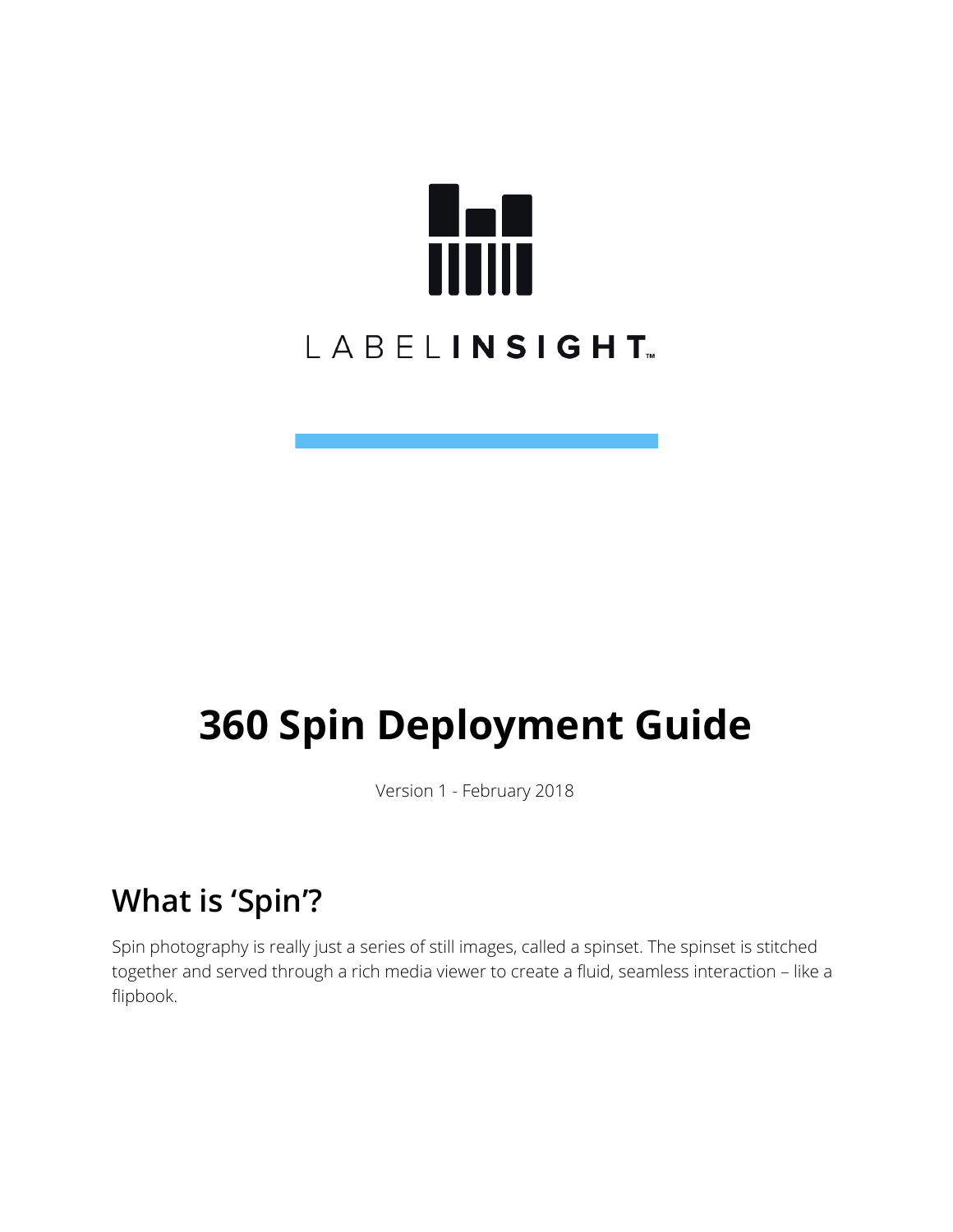### **Is a spinset a single image?**

No. A spinset is a set of individual images. It is not a self-contained single interactive image like an animated gif. You need to embed a media viewer into your webpage and point the media viewer to your spinset images folder. The media viewer will stitch together all the spinset images into a single interactive experience.

### **Do I need to do anything for my Label Insight hosted SmartLabel pages?**

No. If you use the Label Insight Capture service for your products and you want to include the spin experience on your SmartLabel pages, Label Insight will host and implement the media viewer for you on your SmartLabel pages automatically using your Capture spinset.

### **Spinset Specifications**

Label Insight provides a spinset of up to 72 JPG images (72 = 24 columns  $\times$  3 rows) with the following specifications:

- 2500x2500 pixels
- 300x300ppi
- RGB 8-bit
- No clipping path
- File naming convention: UPC\_R##C##.jpg e.g. 00011225004315\_R01\_C01.jpg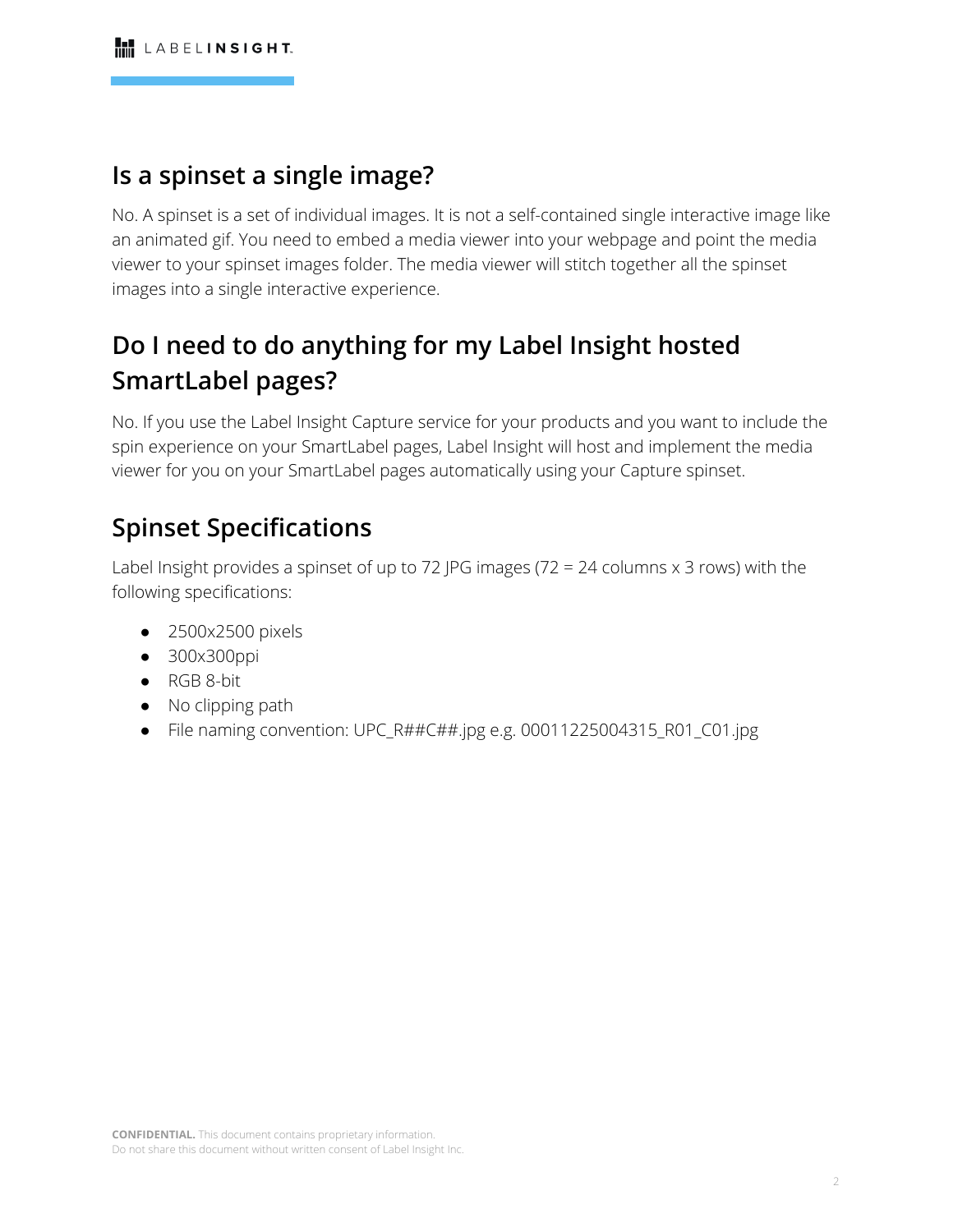### **Accessing Your Spinset**

1. Select which products you want

| <b>38 Products</b><br>0.02 out of 10 gb selected |                          |              |                               |                                      |                                |                  | Q Search by UPC                    | <b>UPC</b><br>$\checkmark$ | <b>Export Images</b> |
|--------------------------------------------------|--------------------------|--------------|-------------------------------|--------------------------------------|--------------------------------|------------------|------------------------------------|----------------------------|----------------------|
|                                                  | 圖                        | UPC          | $\bigcirc$ Brand<br>$\bullet$ | $\odot$<br>Product Title             | $\circledcirc$<br>Flavor       | Size             | Category                           | Date Received              |                      |
| $\overline{\phantom{a}}$                         | $\bullet \equiv \bullet$ | 011225099373 | <b>CULINARY TOURS</b>         | SCOTTISH ALL BUTTER SHORTBREAD       |                                | 5.29 oz          | Cookies & Biscuits - Short         | 1/14/18                    |                      |
| $\vert \textbf{v} \vert$                         | SELETO<br><b>Side</b>    | 011225154409 | <b>CULINARY TOURS</b>         | <b>GELATO</b>                        | PEACH GUAVA                    | $16f$ loz        | Ice Cream - Gelato                 | 1/20/18                    |                      |
| $\overline{\mathsf{v}}$                          |                          | 011225186356 | <b>CULINARY TOURS</b>         | CALIFORNIA JELLY                     | RED PEPPER                     | 10 <sub>oz</sub> | Jam & Jelly - Other Flavor         | 1/17/18                    |                      |
|                                                  | ä                        | 011225191367 | <b>CULINARY TOURS</b>         | <b>GOCHUJANG SAUCE</b>               |                                | 11.8 fl oz       | Sauces - Other Ethnic & O          | 1/29/18                    |                      |
| $\Box$                                           | 相談                       | 011225164866 | <b>CULINARY TOURS</b>         | ITALIAN STYLE RAVIOLI WITH MARINARA  | SIX CHEESE                     | 18 oz            | Frozen Dinners - Pasta M           | 1/18/18                    |                      |
| n                                                |                          | 011225099366 | <b>CULINARY TOURS</b>         | SCOTTISH ALL BUTTER SHORTBREAD       | BELGIAN CHOCOLATE CH., 5.29 oz |                  | Cookies & Biscuits - Short 1/18/18 |                            |                      |
| B                                                | $9 - 74$                 | 011225099410 | <b>CULINARY TOURS</b>         | FRENCH PETIT BEURRE BISCUITS         | DARK CHOCOLATE                 | 5.29 oz          | Cookies & Biscuits - Europ 1/18/18 |                            |                      |
|                                                  |                          | 011225164828 | <b>CULINARY TOURS</b>         | ITALIAN STYLE EGG & SAGE STRIPED BUT |                                | 18 oz            | Pasta - Tortellini & Ravioli       | 1/18/18                    |                      |
|                                                  | <b>SHA</b>               |              |                               |                                      |                                |                  |                                    |                            |                      |

#### 2. Click Export Images

| <b>38 Products</b><br><b>UPC</b><br>Q Search by UPC<br>0.02 out of 10 gb selected |                   |              |                               |                                      |                                |                   |                                     | <b>Export Images</b> |
|-----------------------------------------------------------------------------------|-------------------|--------------|-------------------------------|--------------------------------------|--------------------------------|-------------------|-------------------------------------|----------------------|
|                                                                                   | ⊡                 | <b>UPC</b>   | $\bigcirc$ Brand<br>$\bullet$ | $\odot$<br><b>Product Title</b>      | Flavor                         | $\bigcirc$   Size | Category                            | Date Received        |
| $\overline{\mathbf{v}}$                                                           | $\bullet$         | 011225099373 | <b>CULINARY TOURS</b>         | SCOTTISH ALL BUTTER SHORTBREAD       |                                | 5.29 oz           | Cookies & Biscuits - Short          | 1/14/18              |
| $\blacksquare$                                                                    | <b>SELATO</b>     | 011225154409 | <b>CULINARY TOURS</b>         | <b>GELATO</b>                        | PEACH GUAVA                    | $16f$ l oz        | Ice Cream - Gelato                  | 1/20/18              |
| $\blacktriangledown$                                                              |                   | 011225186356 | <b>CULINARY TOURS</b>         | CALIFORNIA JELLY                     | <b>RED PEPPER</b>              | 10 oz             | Jam & Jelly - Other Flavor          | 1/17/18              |
|                                                                                   | ÷                 | 011225191367 | <b>CULINARY TOURS</b>         | <b>GOCHUJANG SAUCE</b>               |                                | 11.8 fl oz        | Sauces - Other Ethnic & O., 1/29/18 |                      |
| $\Box$                                                                            | 0.5<br><b>ABS</b> | 011225164866 | <b>CULINARY TOURS</b>         | ITALIAN STYLE RAVIOLI WITH MARINARA  | SIX CHEESE                     | 18 oz             | Frozen Dinners - Pasta M            | 1/18/18              |
| ш                                                                                 | 19 11             | 011225099366 | <b>CULINARY TOURS</b>         | SCOTTISH ALL BUTTER SHORTBREAD       | BELGIAN CHOCOLATE CH., 5.29 oz |                   | Cookies & Biscuits - Short          | 1/18/18              |
| $\Box$                                                                            | 2 二 男             | 011225099410 | <b>CULINARY TOURS</b>         | FRENCH PETIT BEURRE BISCUITS         | DARK CHOCOLATE                 | 5.29 oz           | Cookies & Biscuits - Europ          | 1/18/18              |
|                                                                                   |                   | 011225164828 | <b>CULINARY TOURS</b>         | ITALIAN STYLE EGG & SAGE STRIPED BUT |                                | 18 oz             | Pasta - Tortellini & Ravioli        | 1/18/18              |
|                                                                                   |                   |              |                               |                                      |                                |                   |                                     |                      |

**CONFIDENTIAL.** This document contains proprietary information. Do not share this document without written consent of Label Insight Inc.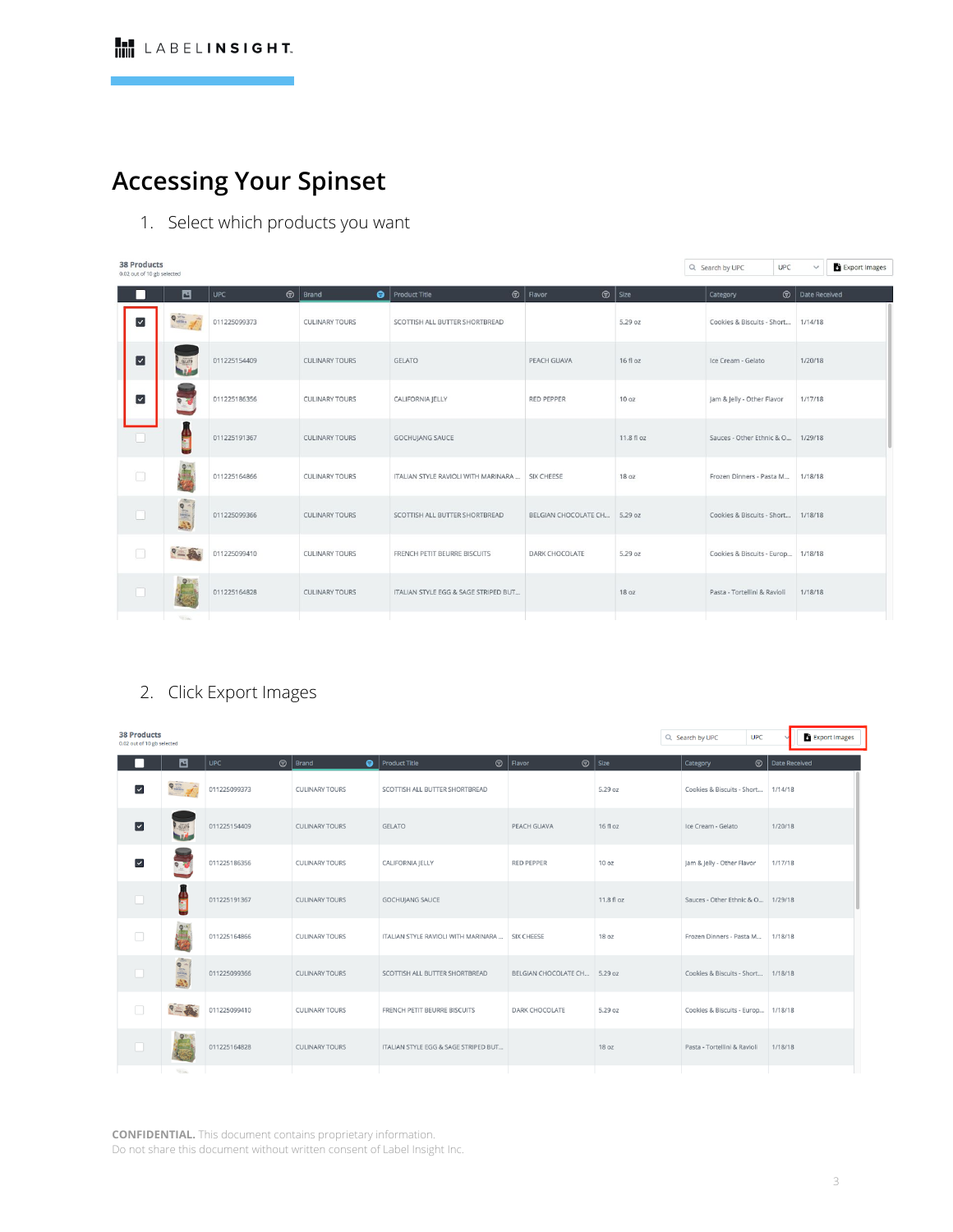3. Choose 'Spin 360' from the modal

| AR I ! | <b>GROUND CINNAMON</b> |                            | 2.38 OZ      |          |
|--------|------------------------|----------------------------|--------------|----------|
|        |                        |                            |              | $\times$ |
|        |                        | <b>Download Images</b>     |              |          |
|        |                        | 0.02 out of 10 gb selected |              |          |
|        | <b>Marketing</b>       | $\triangledown$ Spin 360   | Planogram    |          |
|        | JPG                    |                            | $\checkmark$ |          |
|        |                        |                            |              |          |
|        |                        | Download                   |              |          |
|        |                        | OR                         |              |          |
|        |                        | Cancel                     |              |          |
| OS.    |                        |                            |              |          |
|        |                        |                            |              |          |

You can also export the spinset on an individual product detail page by selecting the 'Spin Images' image section and clicking 'Export Images' as above:

| <b>Marketing Image</b>                          | <b>Product Title</b><br><b>TZATZIKI DRESSING</b> |                                        |                                |  |  |
|-------------------------------------------------|--------------------------------------------------|----------------------------------------|--------------------------------|--|--|
|                                                 | <b>Brand</b><br><b>CULINARY TOURS</b>            | <b>UPC</b><br>011225272073             |                                |  |  |
|                                                 | Size<br>12 fl oz                                 | <b>Date Received</b><br>2/22/18        |                                |  |  |
|                                                 |                                                  |                                        | Export Images                  |  |  |
| <b>Marketing Images</b>                         |                                                  |                                        |                                |  |  |
| Planogram Images                                |                                                  |                                        | $\checkmark$                   |  |  |
| $\boxed{\mathbf{S}}$<br>Spin Images             |                                                  |                                        | $\sim$                         |  |  |
| $\boldsymbol{\epsilon}$<br>$\blacktriangledown$ | B<br>$\vert$ $\vert$                             | $\mathbf{r}_i$<br>$\blacktriangledown$ | G)<br>$\overline{\phantom{a}}$ |  |  |
| Tzatzik                                         |                                                  | itziki<br>" <sup>17</sup>              |                                |  |  |

**CONFIDENTIAL.** This document contains proprietary information. Do not share this document without written consent of Label Insight Inc.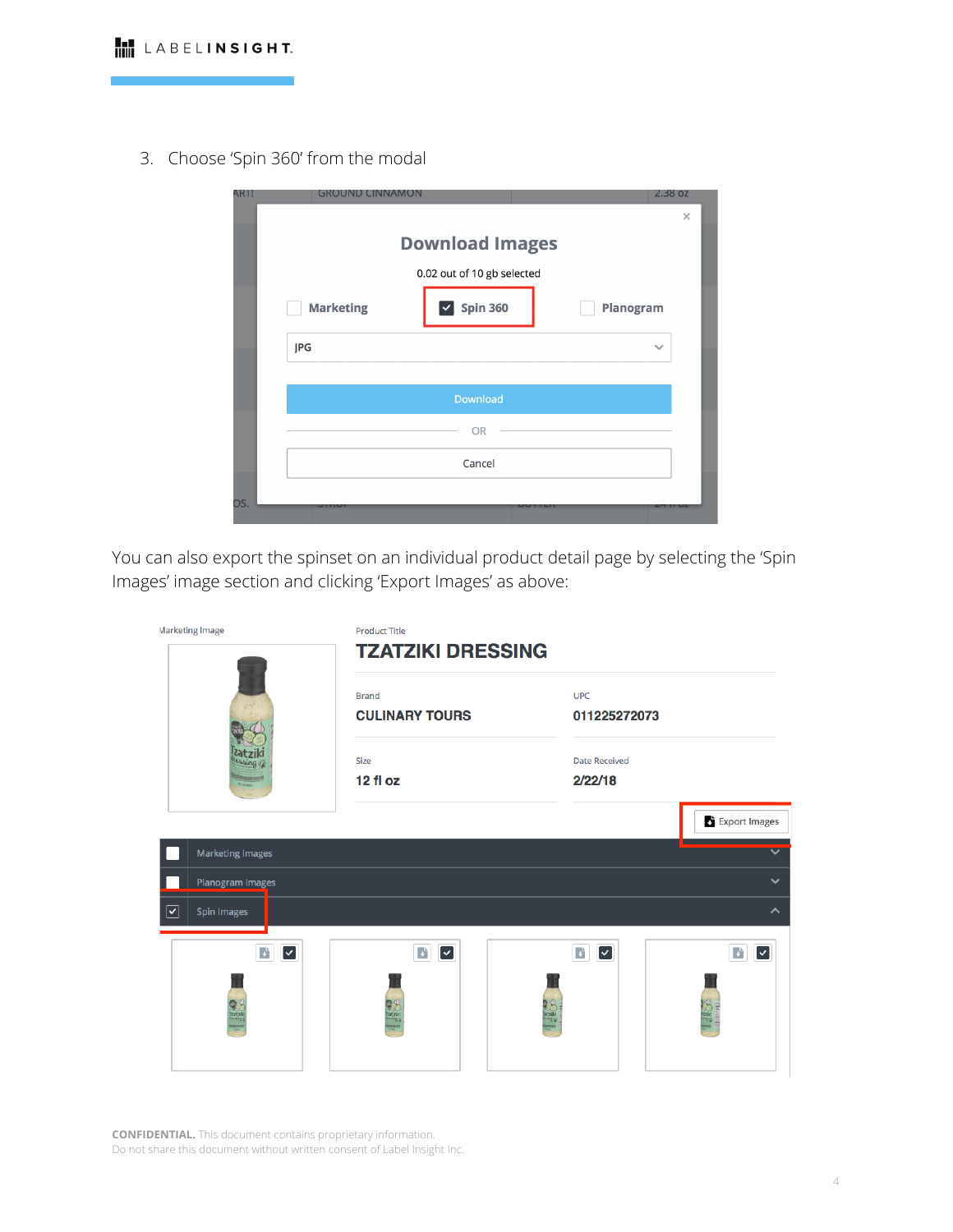### **Deployment Recommendations**

Your spinset will need to be hosted on a server and use a library to display. The following are non-hosted (if you want to use your own server) and hosted (if you want someone else to host your spinset) options we can recommend for your deployment:

### **Magic Toolbox - (Non-Hosted / Pay)**

<https://www.magictoolbox.com/magic360/>

Magic Toolbox is a non-hosted Javascript viewer, which supports mobile and desktop browsers. The viewer is [quick to setup, easy to integrate](https://www.magictoolbox.com/magic360/integration/) with most e-commerce platforms, and contains over 30 customizable features, including auto-spin and zoom.

### **Threesixty Slider - (Non-Hosted / Free)**

[http://www.360slider.com/default\\_control.html](http://www.360slider.com/default_control.html)

A free jQuery plugin that has wide browser support including ie6.

### **Dynamic media classic (formerly Scene7) Publishing System (SPS) - (Hosted / Pay)**

<https://www.adobe.com/marketing-cloud/experience-manager/dynamic-media.html>

Adobe Dynamic media classic (formerly Scene7) Publishing System (SPS), is a hosted solution for managing, enhancing, publishing and delivering dynamic marketing assets and rich visual merchandising to web, mobile, email, Internet-connected displays and print.

### **Sirv - (Hosted / Pay)**

https://sirv.com/help/resources/sirv-spin/#Create a spin

A [full-service image hoster](https://sirv.com/pricing/) with easy image management, manipulation and delivery.